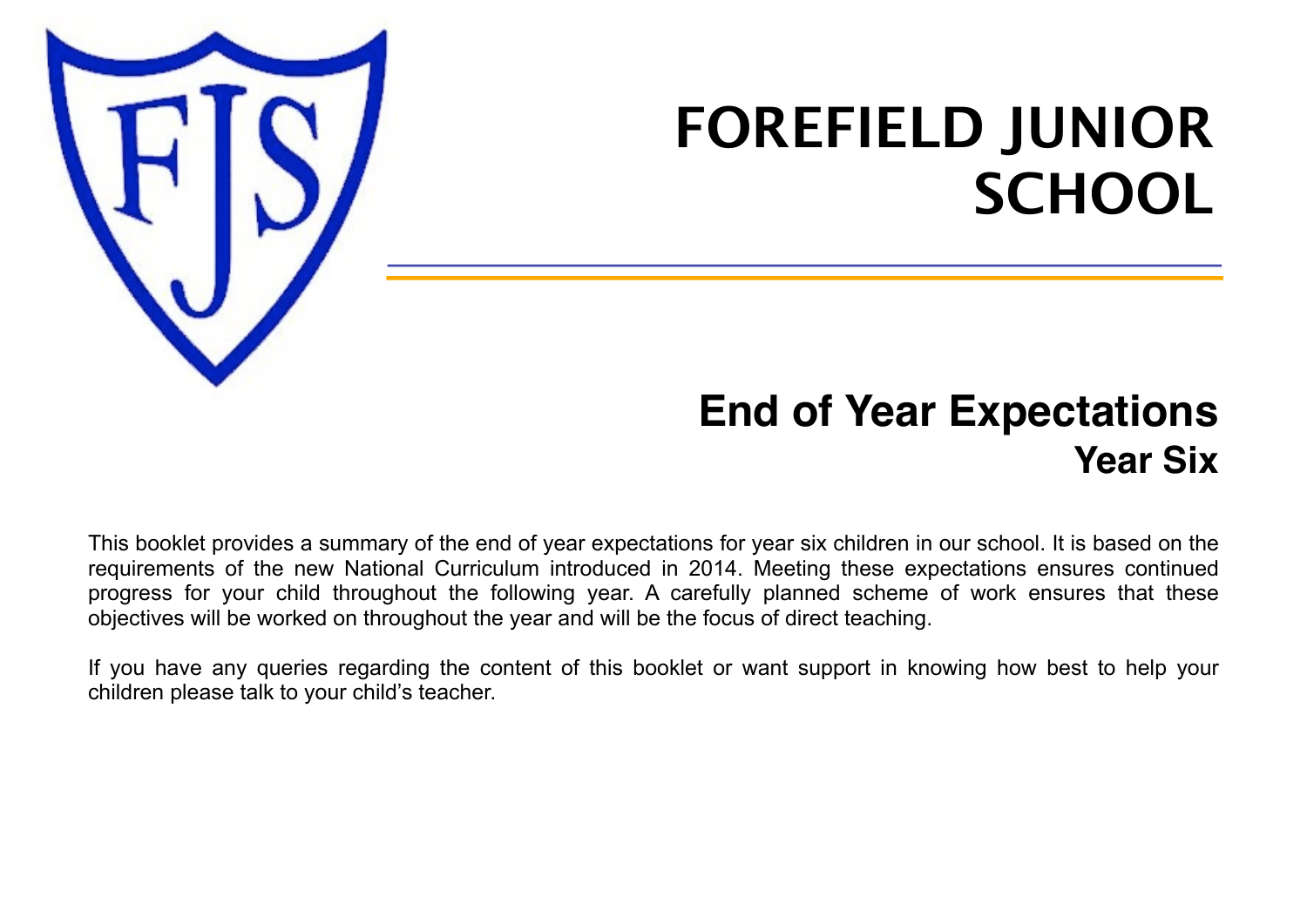### **Mathematics**

#### **Number, place value, approximation and estimation/rounding**

- I can read, write, order and compare numbers up to10,000,000.
- I can determine the value of each digit in numbers up to 10,000,000.
- I can round any whole number to a required degree of accuracy.
- I can use negative numbers in context, and calculate intervals across zero.
- I can solve number problems and practical problems with the above.

#### **Calculations**

- I can use estimation to check answers to calculations and determine, in the context of a problem, an appropriate degree of accuracy.
- I can solve addition and subtraction multi-step problems in contexts, deciding which operations and methods to use and why.
- I can identify common factors, common multiples and prime numbers.
- I can perform mental calculations, including with mixed operations and large numbers.
- I can multiply multi-digit numbers up to 4 digits by a 2 digit whole number using the formal written

method of long multiplication.

- I can divide numbers up to 4 digits by a 2 digit whole number using the formal written method of long division, and interpret remainders as whole number remainders, fractions, or by rounding, as appropriate for the context.
- I can divide numbers up to 4 digits by a 2 digit number using the formal written method of short division where appropriate.
- I can solve problems involving addition, subtraction, multiplication and division.
- I can use my knowledge of the order of operations to carry out calculations involving the four operations.

#### **Fractions, decimals and percentages**

- I can use common factors to simplify fractions and use common multiples to express fractions in the same denomination.
- I can compare and order fractions, including fractions >1.
- I can add and subtract fractions with different denominators and mixed numbers, using the concept of equivalent fractions.
- I can multiply simple pairs of proper fractions, writing the answer in the simplest form.
- I can divide proper fractions by whole numbers.
- I can associate a fraction with division to calculate decimal fractions equivalents for a simple fraction.
- I can identify the value of each digit to 3 decimal places and multiply and divide numbers by 10, 100 and 1000 giving answers up to 3 decimal places.
- I can multiply 1-digit numbers with up to 2 decimal places by whole numbers.
- I can use written division methods in cases where the answer has up to 2 decimal places.
- I can solve problems which require answers to be rounded to specified degrees of accuracy.
- I an recall and use equivalences between simple fractions, decimals and percentages, including in different contexts

#### **Ratio and proportion**

- I can solve problems involving the relative sizes of two quantities, where missing values can be found using integer multiplication and division facts.
- I can solve problems involving the calculation of percentages and the use of percentage comparisons.
- I can solve problems involving similar shapes where the scale factor is known or can be found.
- I can solve problems involving unequal sharing and grouping using knowledge of fractions and multiples.

#### **Algebra**

- I can express missing number problems algebraically.
- I can use a simple formulae.
- I can generate and describe linear number sequences.
- I can find pairs of numbers that satisfy an equation with two unknowns.
- I can enumerate possibilities of combinations of two variables.

#### **Measurement**

- I can use, read, write and convert between standard units, converting measurements of length, mass, volume and time from a smaller unit of measure to a larger unit, and vice versa, using decimal notation of up to 3 decimal places.
- I can convert between miles and kilometres.
- I recognise that shapes with the same areas can have different perimeters and vice versa.
- I can calculate the area of parallelograms and triangles.
- I recognise when it is possible to use the formulae for the area of shapes.
- I can calculate, estimate and compare volume of cubes and cuboids, using standard units.
- I recognise when it is possible to use the formulae for the volume of shapes.
- I can solve problems involving the calculation and conversion of units of measure, using decimal notation up to 3 decimal places where appropriate.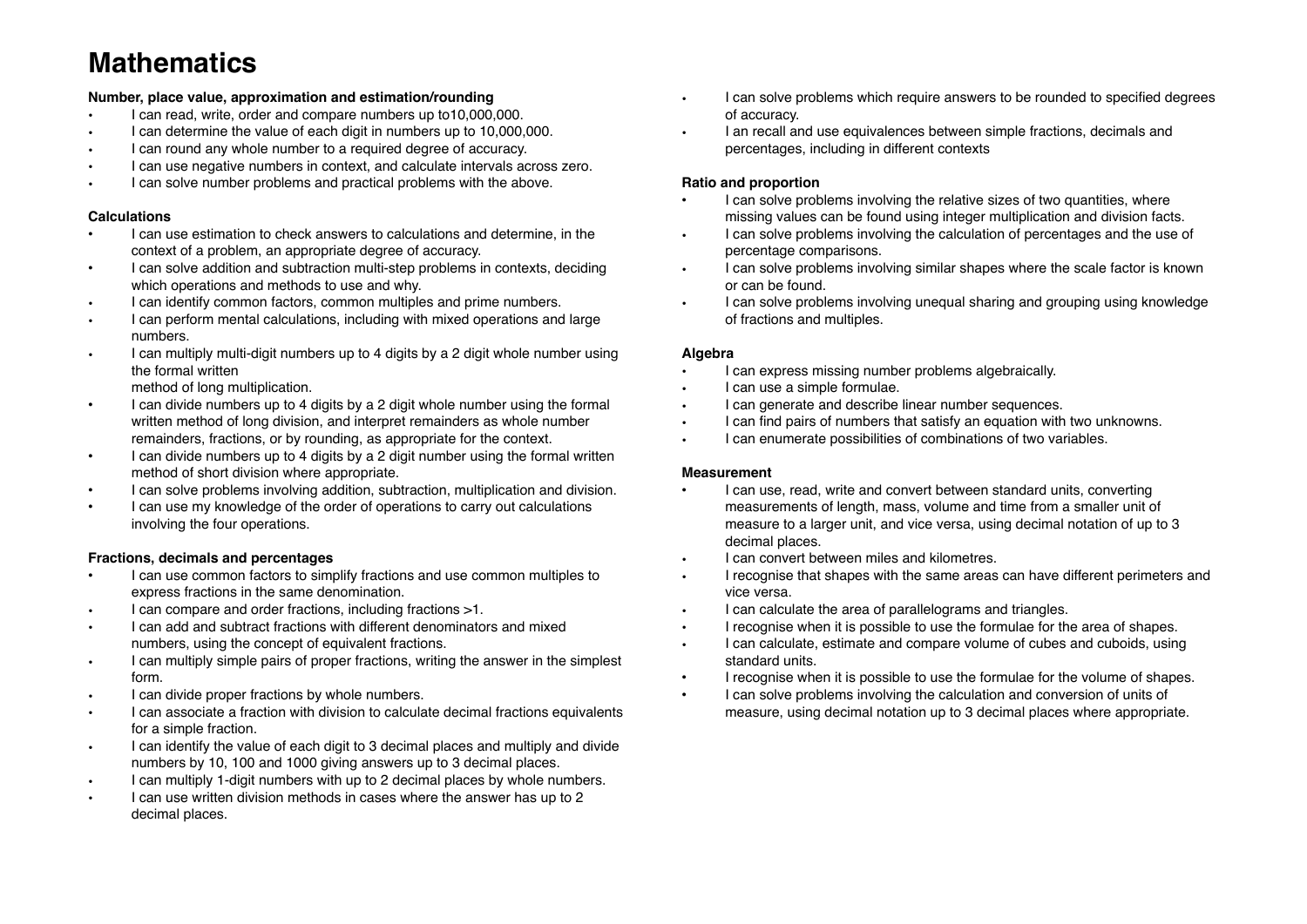#### **Geometry – properties of shapes**

- I can compare and classify geometric shapes based on the properties and sizes.
- I can describe simple 3D shapes.
- I can draw 2D shapes given dimensions and angles.
- I recognise and build simple 3D shapes, including making nets.
- I can find unknown angles in any triangles, quadrilaterals and regular polygons.
- I recognise angles where they meet at a point, are on a straight line, or are vertically opposite, and find missing angles.
- I can illustrate and name parts of circles, including radius, diameter and circumference.
- I know the diameter is twice the radius.

#### **Geometry – position and direction**

- I can draw and translate simple shapes on the co-ordinate plane, and reflect them in the axes.
- I can describe positions on the full co-ordinate grid (all four quadrants).

#### **Statistics**

- I can interpret and construct pie charts and line graphs and use these to solve problems.
- I can calculate and interpret the mean as an average.